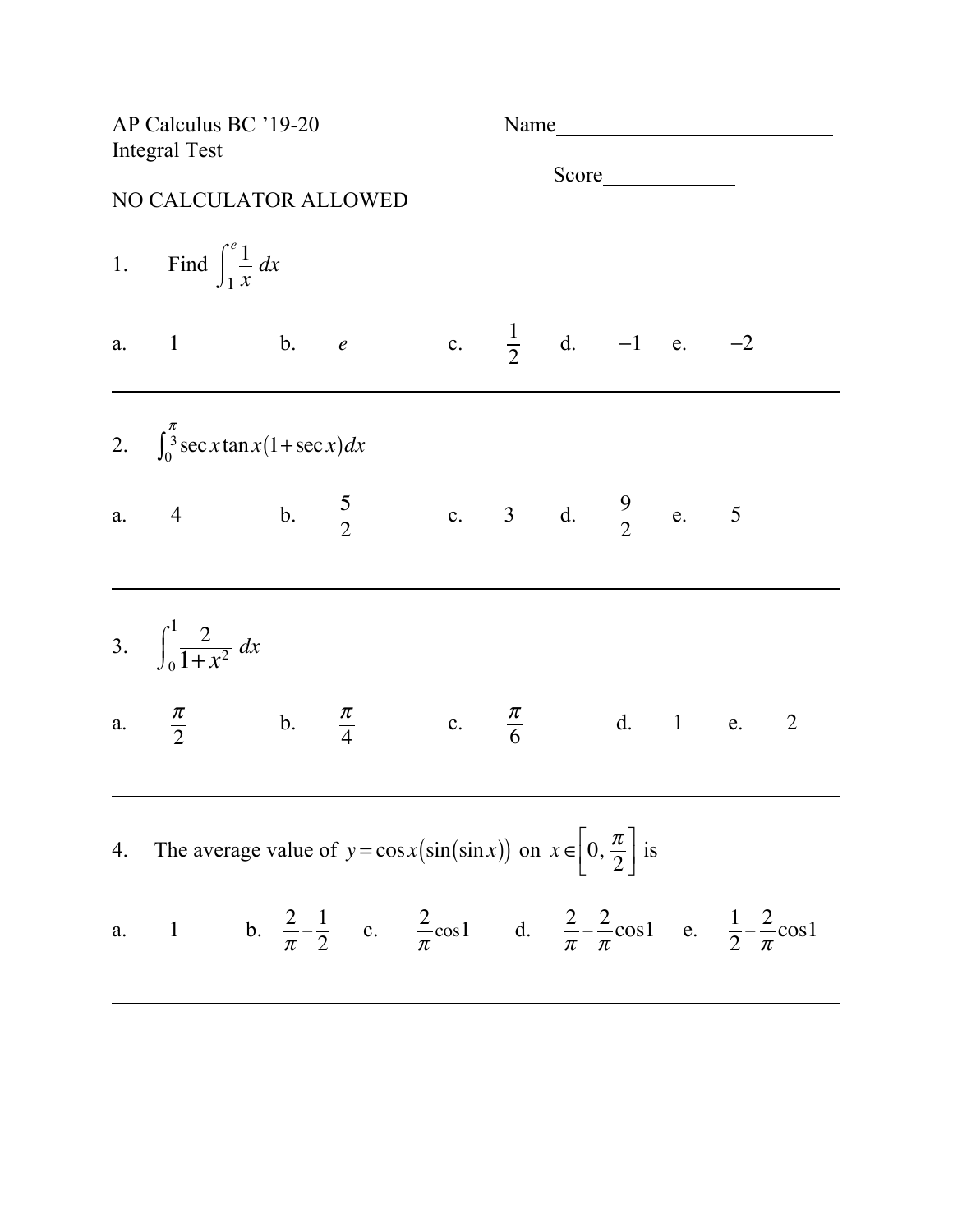5. For  $t \geq 0$  hours, *H* is a differentiable function of *t* that gives the change in temperature, in degrees Celsius per hour, at an Arctic weather station. Which of the following is the best interpretation of  $\int_0^t H(x) dx$ ?  $\int_0^t$ 

- a) The change in temperature during the first *t* hours.
- b) The change in temperature during the first day.
- c) The average rate at which the temperature changed during the first *t* hours.
- d) The rate at which the temperature is changing during the first day.
- e) The rate at which the temperature is changing at the end of the  $24<sup>th</sup>$  day.

6. The graph of  $y = f(x)$  is shown below. A and B are positive numbers that represent the areas between the curve and the *x*-axis.



In terms of A and B,  $2 \int_{-5}^{3} f(x) dx - \int_{-2}^{3} f(x) dx =$ 

a. A b.  $A-B$  c.  $2A-B$  d.  $A+B$  e. *A* **b**. *A*−*B* **c**. 2*A*−*B* **d.** *A*+*B* **e.** *A*+2*B*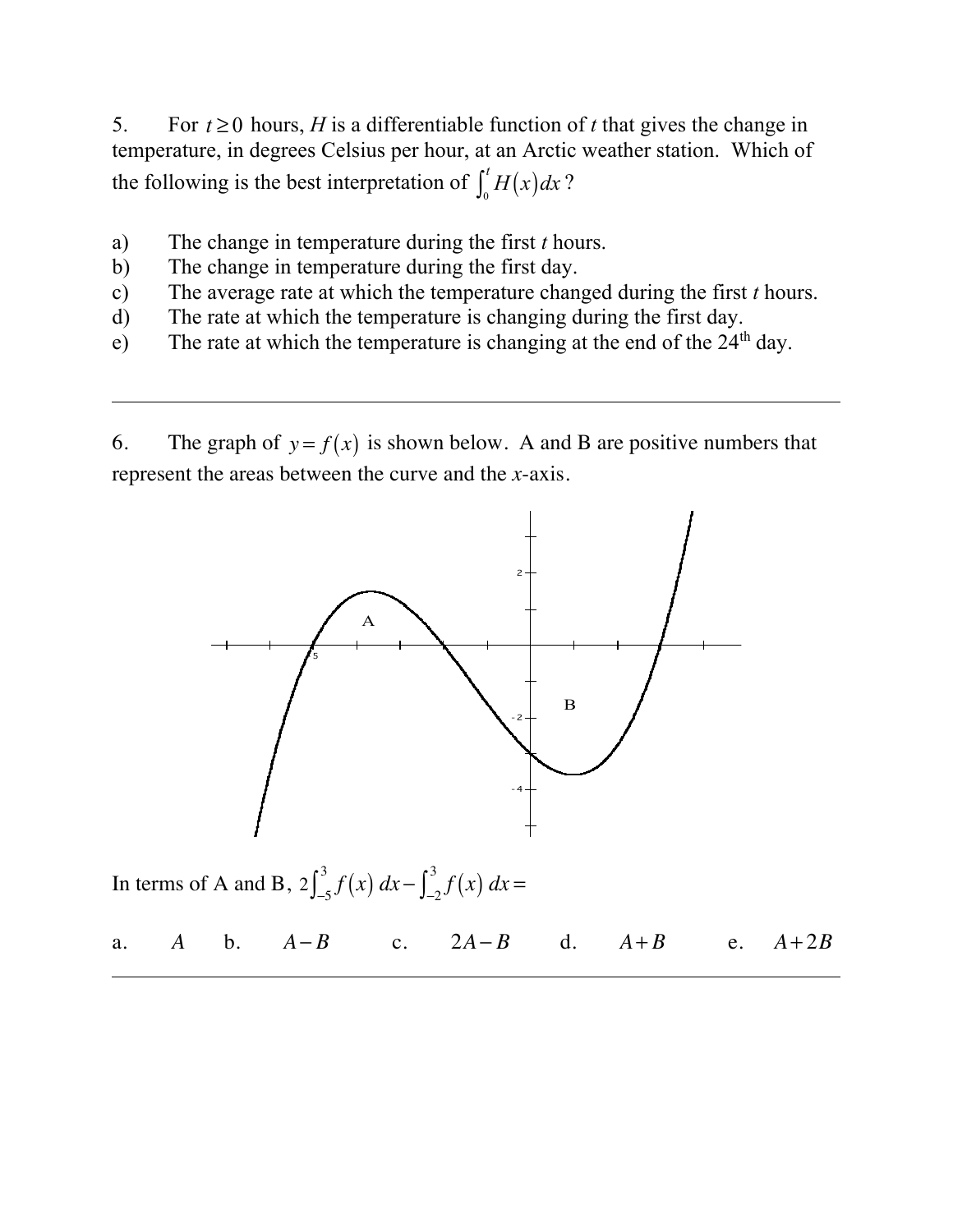| $\bullet$ |                |     |     |     |     |
|-----------|----------------|-----|-----|-----|-----|
| f(x)      | $\overline{0}$ | 1.1 | 1.4 | 1.2 | 1.5 |

7. The following table lists the known values of a function  $f(x)$ .

If the Trapezoidal Sum is used to approximate  $\int_1^5 f(x) dx$ , the result is

a) 3.7 b) 4.5 c) 4.6 d) 5.2

e) none of these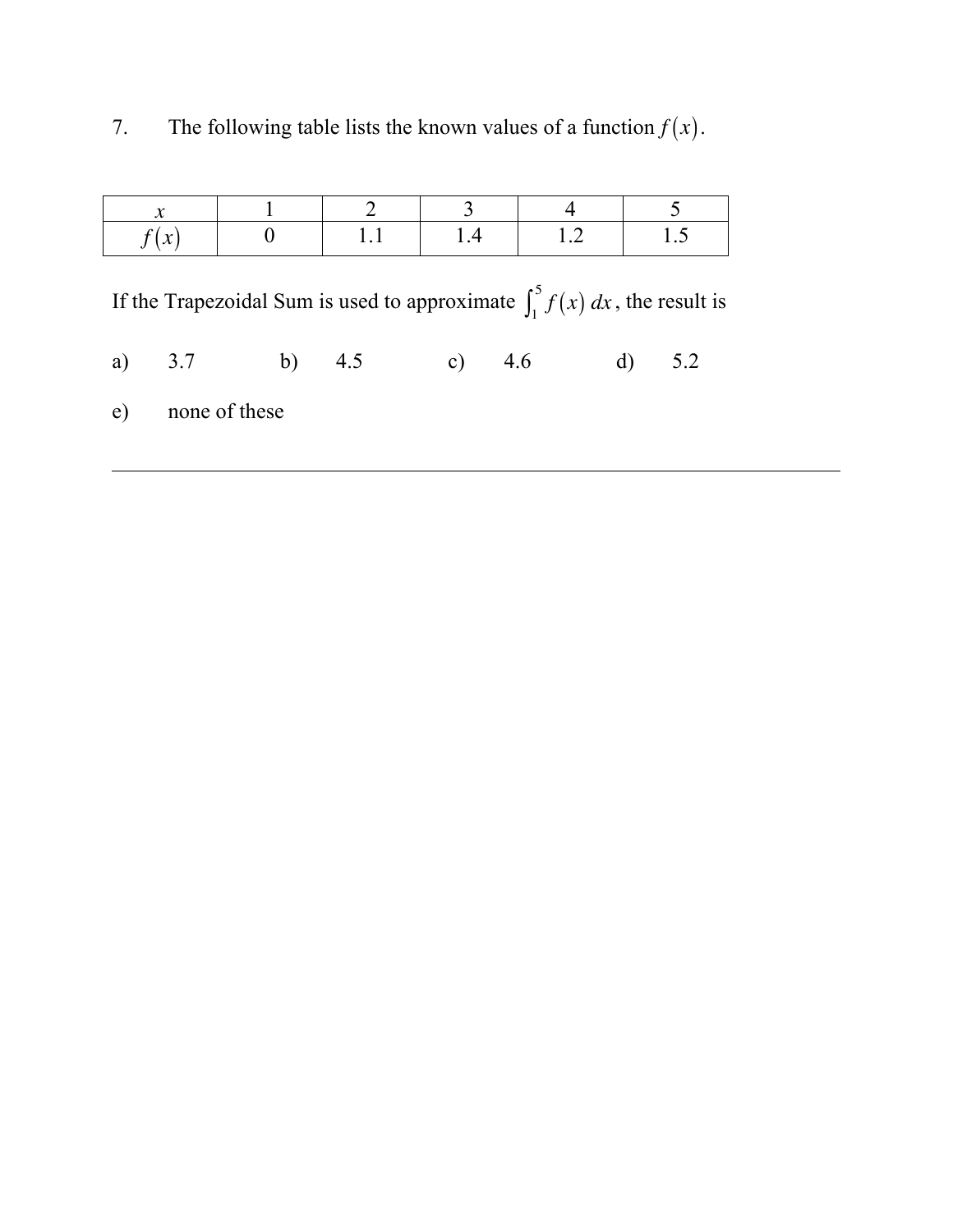AP Calculus BC '19-20 Name Integral Test

Score **Secondary** Secondary 1980

CALCULATOR ALLOWED Directions: Show all work.

| $t$ (minutes)               |                  |      |  |
|-----------------------------|------------------|------|--|
| $W(t)$ (degrees Fahrenheit) | $\parallel$ 55.0 | 61.8 |  |

1. The temperature of water in a tub at time *t* is modeled by a strictly increasing, twice-differentiable function  $W$ , where  $W(t)$  is measured in degrees Fahrenheit and  $t$  is measured in minutes. At time  $t = 0$ , the temperature of the water is 55 $F^{\circ}$ . The water is heated for 30 minutes, beginning at time  $t = 0$ . Values of  $W(t)$  at selected times *t* for the first 20 minutes are given in the table above.

a. Use the data in the table to estimate  $W'(t)$ . Show the computations that lead to your answer. Using correct units, interpret the meaning of your answer in the context of this problem.

b. Use the data in the table to evaluate  $\int_0^{20} W'(t) dt$ . Using correct units, interpret the meaning of  $\int_0^{20} W'(t) dt$  in the context of this problem.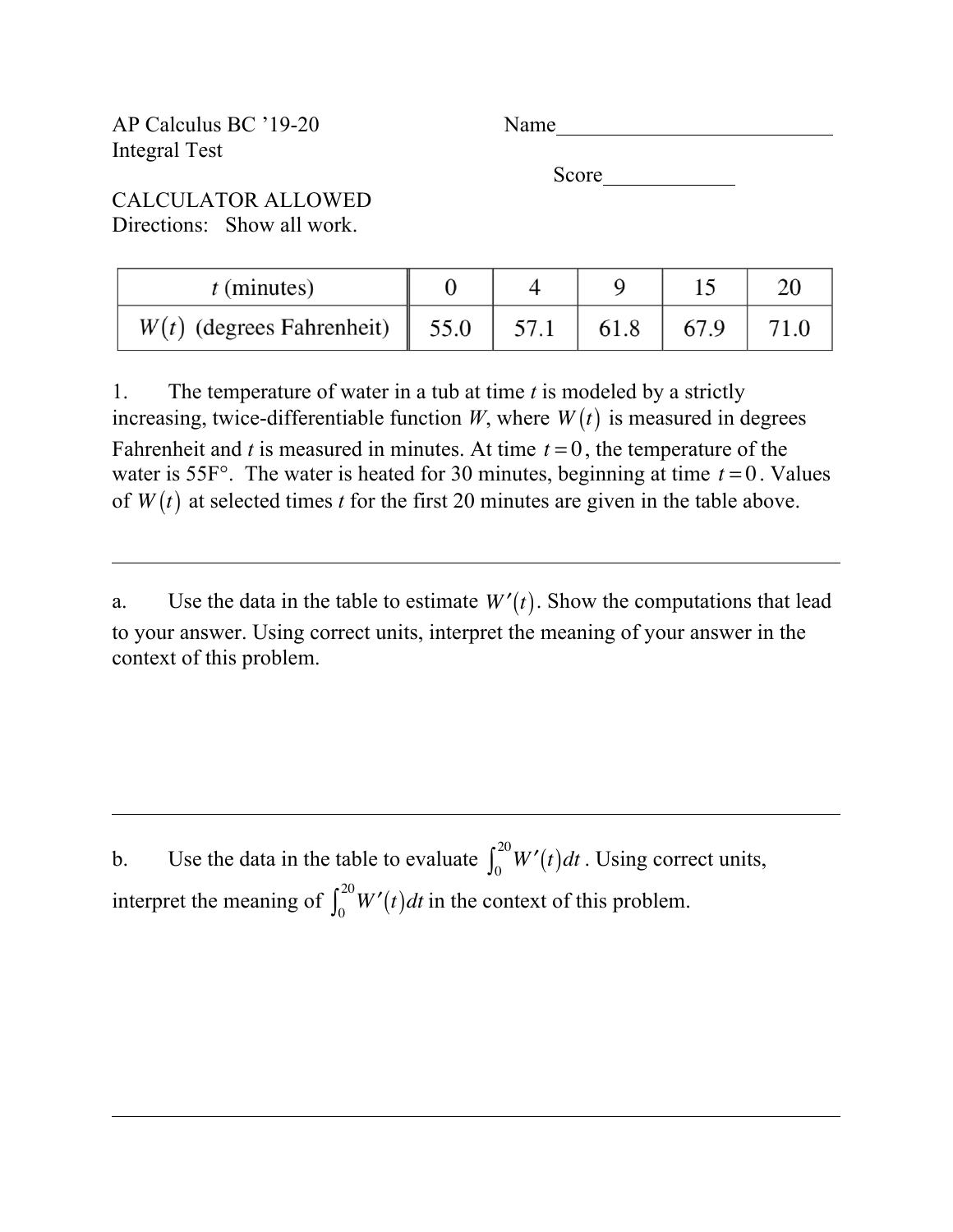c. For  $0 \le t \le 20$ , the average temperature of the water in the tub is

 $\frac{1}{20} \int_0^{20} W(t) dt$ . Use a left Riemann sum with the four subintervals indicated by the data in the table to approximate  $\frac{1}{20} \int_0^{20} W dt$ . Does this approximation overestimate or underestimate the average temperature of the water over these 20 minutes? Explain your reasoning.  $\int_0^{20}$ 

d. For  $20 \le t \le 25$ , the function *W* that models the water temperature has first derivative given by  $W'(t) = 0.4\sqrt{t}\cos(0.06t)$ . Based on the model, what is the temperature of the water at time  $t = 25$ ?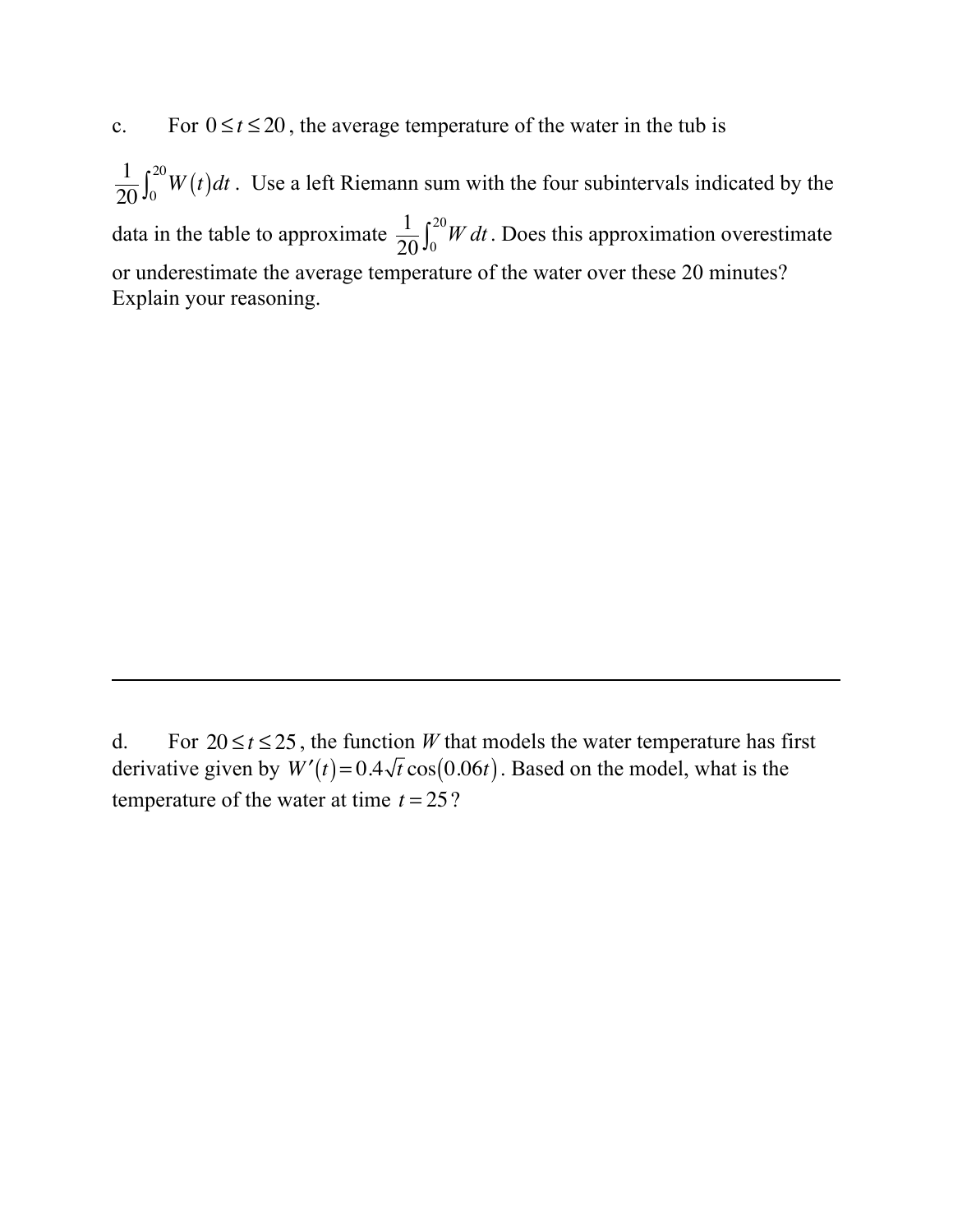

a) Find  $g(0), g'(0),$  and  $g''(0)$ .

b) Find the equation of the line tangent to  $g(x)$  at  $x = 0$ .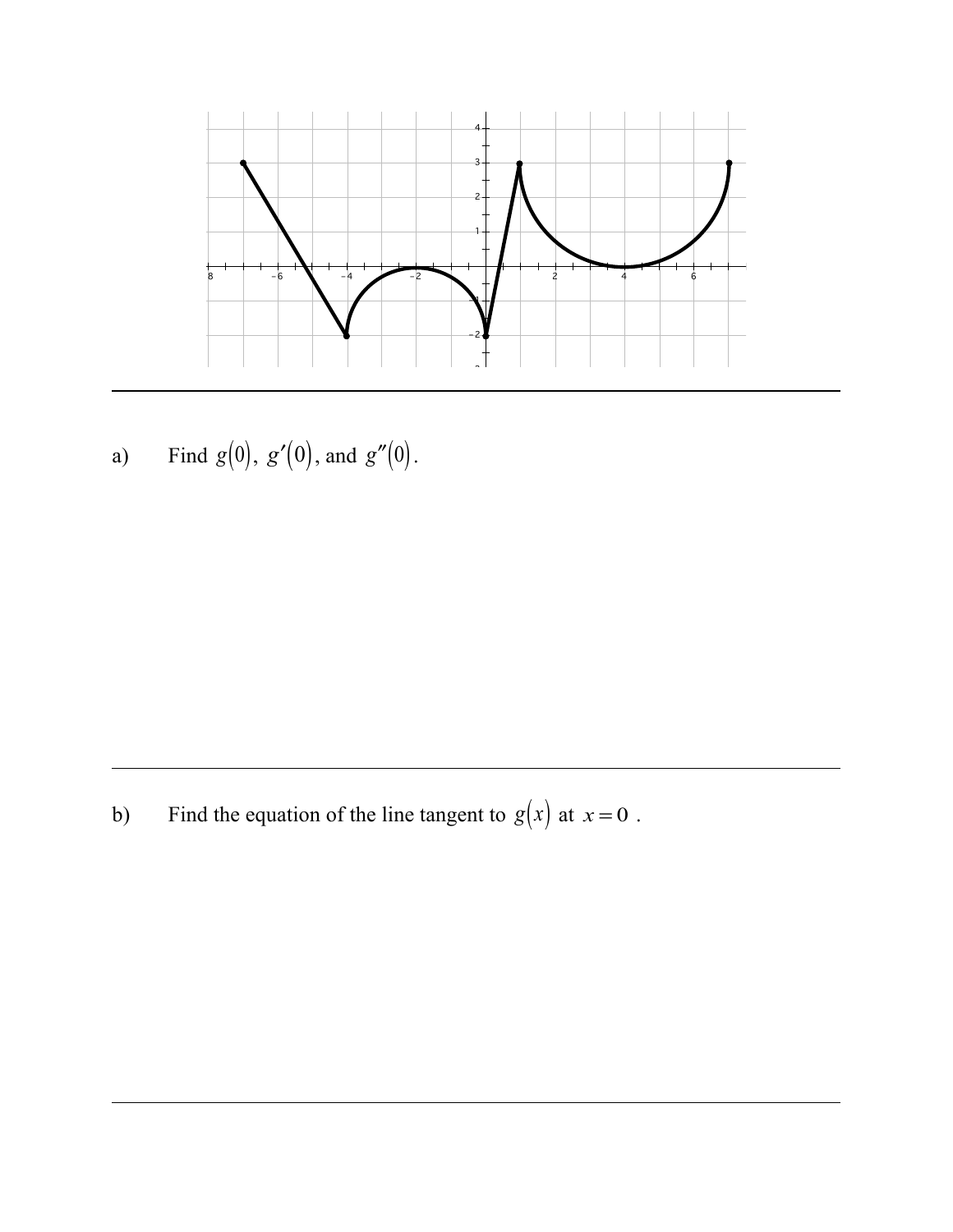c) At what *x*-values is  $g(x)$  decreasing and concave up? Justify your answer.

d) Find the *x*-coordinate of the absolute maximum of  $g(x)$ . Justify your answer.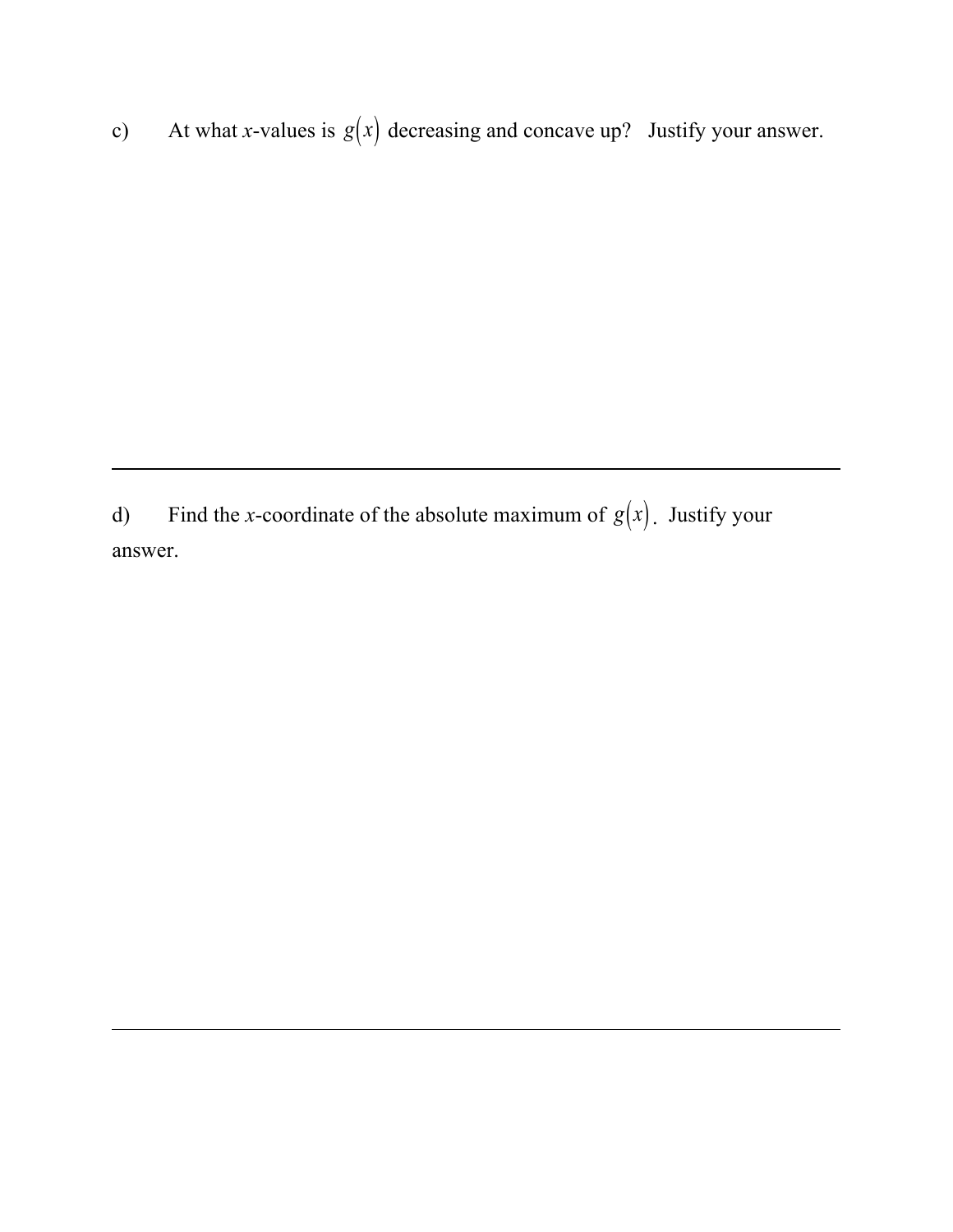6. A tank at a sewage processing plant contains 125 gallons of raw sewage at time  $t = 0$ . During the time interval  $0 \le t \le 12$  hours, sewage is pumped into the tank at the rate  $E(t) = 2 + \frac{10}{1 + \ln(t+1)}$ . During the same time interval, sewage is pumped out at a rate of  $L(t) = 12 \sin \left( \frac{t}{47} \right)$ .  $2+\frac{10}{1}$  $1 + \ln (t + 1)$ *E t t*  $= 2 +$  $+\ln(t +$ 2  $L(t) = 12\sin\left(\frac{t^2}{47}\right)$ =

a) How many gallons of sewage are pumped into the tank during the time interval  $0 \le t \le 12$  hours?

b) Is the level of sewage rising or falling at  $t = 6$ ? Explain your reasoning.